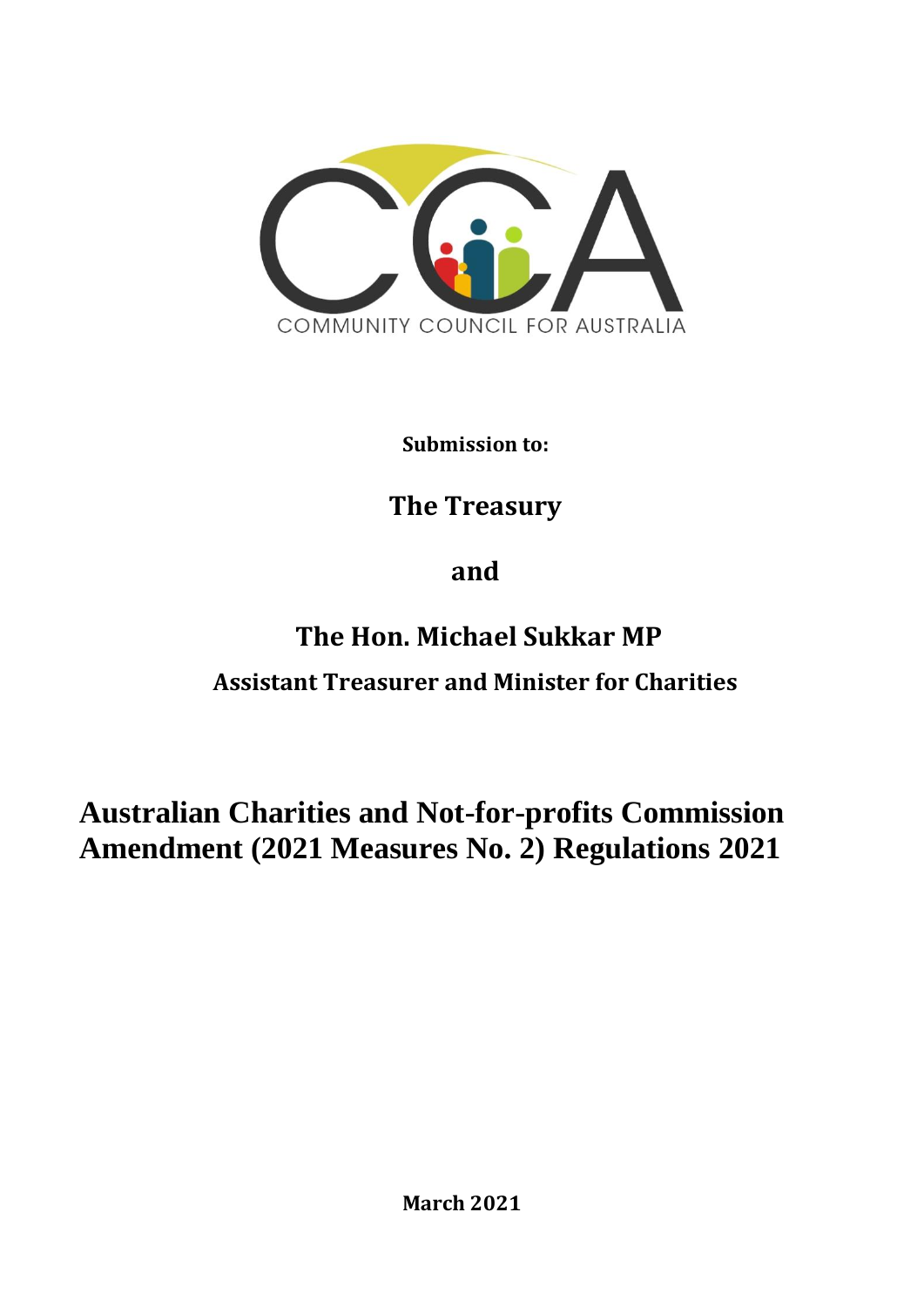## **Introduction**

This submission provides an overview of critical concerns held by the Community Council for Australia (CCA) in relation to the proposed *changes to governance standard three in the Australian Charities and Not-for-profits Commission Regulation 2013 to expand the scope of impermissible activities that registered charities must not engage in or promote others to engage in.*

CCA has consulted with members (see listing in appendix A) in framing this submission, however, it is important to note that this submission does not override the policy positions outlined in any individual submissions from CCA members. CCA has also consulted with charity lawyers and other experts.

CCA has long been a supporter of the need for an independent regulator of charities in Australia. CCA has advocated for the establishment and retention of the ACNC as a way of delivering increased transparency, accountability, and sustainability for the Australian charities and not-for-profit sector.

The content of this submission includes: a brief background to CCA; an overview of the current context for the NFP sector; a summary of proposed changes to the ACNC governance standards, some key points about the collective impact of the proposed changes, an outline of specific concerns with six of the proposed changes, and a conclusion.

CCA welcomes this opportunity to provide input into this consultation on changes to the powers of the ACNC and is keen to engage in detailed discussion about any proposals arising from the Inquiry.

It is important to note that David Crosbie, CEO of CCA, was one of the founding ACNC Advisory Board members.

## **The Community Council for Australia**

The Community Council for Australia is an independent non-political member-based organisation dedicated to building flourishing communities by enhancing the extraordinary work undertaken by the charities and not-for-profit sector in Australia. CCA seeks to change the way governments, communities and not-for-profits relate to one another. It does so by providing a national voice and facilitation for sector leaders to act on common and shared issues affecting the contribution, performance and viability of NFPs in Australia. This includes:

- promoting the values of the sector and the need for reform
- influencing and shaping relevant policy agendas
- improving the way people invest in the sector
- measuring and reporting success in a way that clearly articulates value
- building collaboration and sector efficiency
- informing, educating, and assisting organisations in the sector to deal with change and build sustainable futures
- providing a catalyst and mechanism for the sector to work in partnership with government, business and the broader Australian community to achieve positive change.

Our success will drive a more sustainable and effective charities and not-for-profit sector in Australia making an increased contribution to the well-being and resilience of all our communities.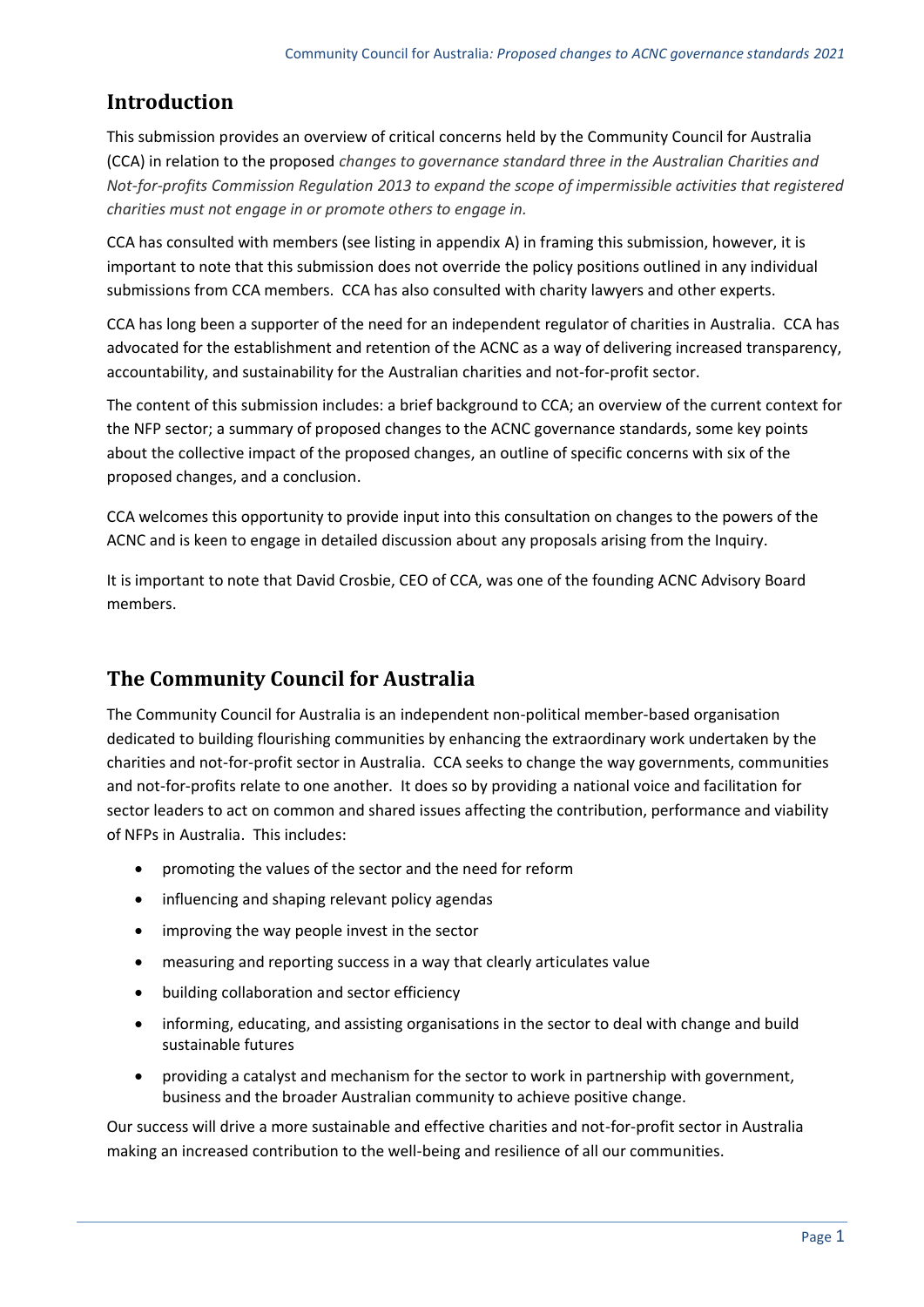## **Context: the state of the not-for-profit sector**

COVID-19 highlighted the critical role played by charities and Not-for-profits (NFPs) in Australia. The government acknowledged this role in extending a modified form of JobKeeper payments to charities as well as supporting increased giving during the pandemic. These measures have been important to many charities, but 2021 is still going to be incredibly challenging for the charities and NFP sector.

Research conducted by the Centre for Social Impact (CSI) and Social Ventures Australia suggests around 30% of all charities are now facing serious questions about ongoing viability. CSI's latest survey of the forpurpose sector ( [Pulse of the For-Purpose Sector | CSI](https://www.csi.edu.au/research/project/pulse-of-the-for-purpose-sector/) ) found that while 8 in 10 organisations had increased demand, 77% of organisations agreed or strongly agreed that the recent events have put considerable strain on their organisation's finances, 85% reported a reduction in revenue even with JobKeeper, and 52% were worried about their ability to continue to provide services in the current environment.

Some charities will have to hibernate programs and services in the hope of being able to re-establish their income streams in the coming years. For many charities, COVID-19 has meant increased costs, a decline in revenue, reduced access to volunteers, and increased demand for community-based services.

While generalisations across all charities are very difficult within the COVID-19 context, the one certainty is that COVID-19 will have a negative impact on thousands of charities and thousands of workers within the charities sector.

The charities and NFP sector encompass over 600,000 organisations - from large to very small. Australia's 55,000+ charities employ over 1.3million staff (around 10% of all employees in Australia), collectively turn over more than \$147 billion each year and hold around \$300 billion in assets.

These facts tell only a small part of the story. The real value of the charities sector is often in the unmeasured contribution to Australian quality of life. Charities are at the heart of our communities, building connection, nurturing spiritual and cultural expression, and enhancing the productivity of all Australians. Collectively, they make us a more resilient society.

In Australia there have been various initiatives seeking to: promote social enterprise; reduce compliance costs for NFPs; encourage a diversification of financing options to build a more sustainable funding base; streamline and refine the regulation of NFPs and charities; establish less bureaucratic reporting requirements while building community transparency; increase philanthropy; promote impact investing; and increase sector performance measurement. CCA supports all these activities.

The establishment of the ACNC has proved to be a positive step towards red tape reductions, increased transparency, and trust in the community by prospective volunteers and donors. But there is still a lot of work to do in streamlining and improving the regulation of charities in Australia.

While the history of the NFP sector is framed by growth and reform, the current situation is that many charities are struggling to survive. Given the size of the sector and its critical role in our community especially post-pandemic, the Federal Government should very carefully consider the impact of any proposed changes to the powers of the ACNC.

Our communities, our economy and our country all benefit when charities are enabled to operate effectively to deliver public benefit. This includes their capacity to advocate for change and seek to improve public policies.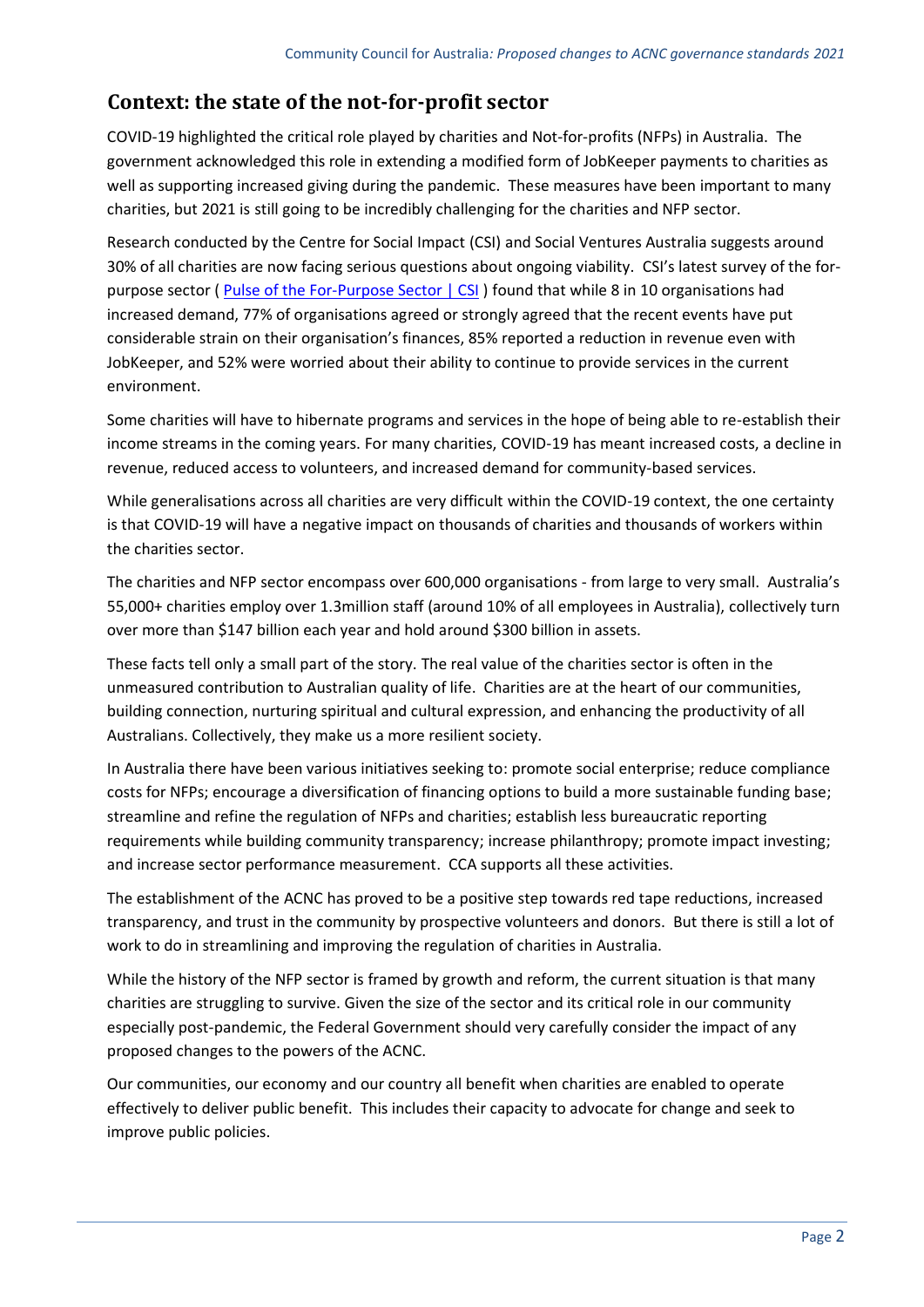## **Summary of proposed changes to the ACNC governance standards**

The proposed changes to governance standard three within the *Australian Charities and Not-for-profits Commission Regulation 2013* seeks to deliver five main outcomes:

- 1. Extends a governance standard the ACNC review expert panel recommended should be repealed
- 2. Expands the range of activities that can be considered unlawful or potentially unlawful
- 3. Expands the range of what might be considered to be supporting or promoting unlawful action
- 4. Increases the discretion of the ACNC Commissioner to make a reasonable judgement that an unlawful action might take place in the future
- 5. Shifts the emphasis for enforcement action by the ACNC away from whether the charity is pursuing its purpose to an action the charity may be promoting or supporting
- 6. Introduces costly administrative requirements that provide no regulatory benefit.

#### **Key points about the collective impact of the proposed changes**

This submission opposes all the proposed changes, each of which is discussed in more detail below. It is also important to make some key points about the collective impact of the proposed changes.

**Politicisation of the ACNC:** These proposed changes allow for the politicisation of the ACNC. For instance, an ACNC Commissioner may be opposed to Indigenous people protesting about inequality. Local Indigenous groups may plan to march down the main street of their city in protest of their lack of opportunity, creating the potential for a summary offence charge to be laid (e.g., blocking a footpath). If a local charity (it may be a church, youth group or a health service) offers their support and promotes the event on their website, they may face ACNC enforcement action from an overly zealous ACNC Commissioner – even before the protest has occurred or a summary offence charge has been laid.

**The principles of justice and due process:** The proposed approach to enforcement of charitable status is counter to the principles espoused in the acts establishing the ACNC. There are threshold issues here about fairness, justice and due process, none of which are reflected in the proposed changes. Without a workable appeals process and no real process to challenge the judgment of the Commissioner about potential law breaking, these changes go too far in giving power to the ACNC Commissioner.

**Over-reach beyond expertise and capability:** There are serious questions about whether the ACNC Commissioner has, or even should have, the skills, resources or power to determine whether a summary offence may have occurred, let alone whether one might potentially occur. Police and courts operate in these spaces, and so they should. They are who the ACNC Commissioner should rely upon to determine if unlawful activity has taken place. The ACNC Commissioner should not pretend an expertise and capability the office of the ACNC does not have and was never set up to have.

**The chilling effect:** None of us agrees with every charity. We do not all support all protests. Most of us believe consistent law breaking has no place in our communities. But few of us would argue that the world would be a better place without protest, without communities being able to find a voice, express a view, raise their concerns. Many major achievements in civil life are a product of charities pushing back against power, protesting, highlighting a better way forward. The establishment of our system of parliament, women having the vote, the ending of wars, breaking down of walls, saving of unique cultural and environmental treasures, most would not have happened without protest. This legislation makes all protesting, even the support of one protest, a potential threat to charities and their future. A country where charities fear raising their voice is not the kind of Australia we want to live in.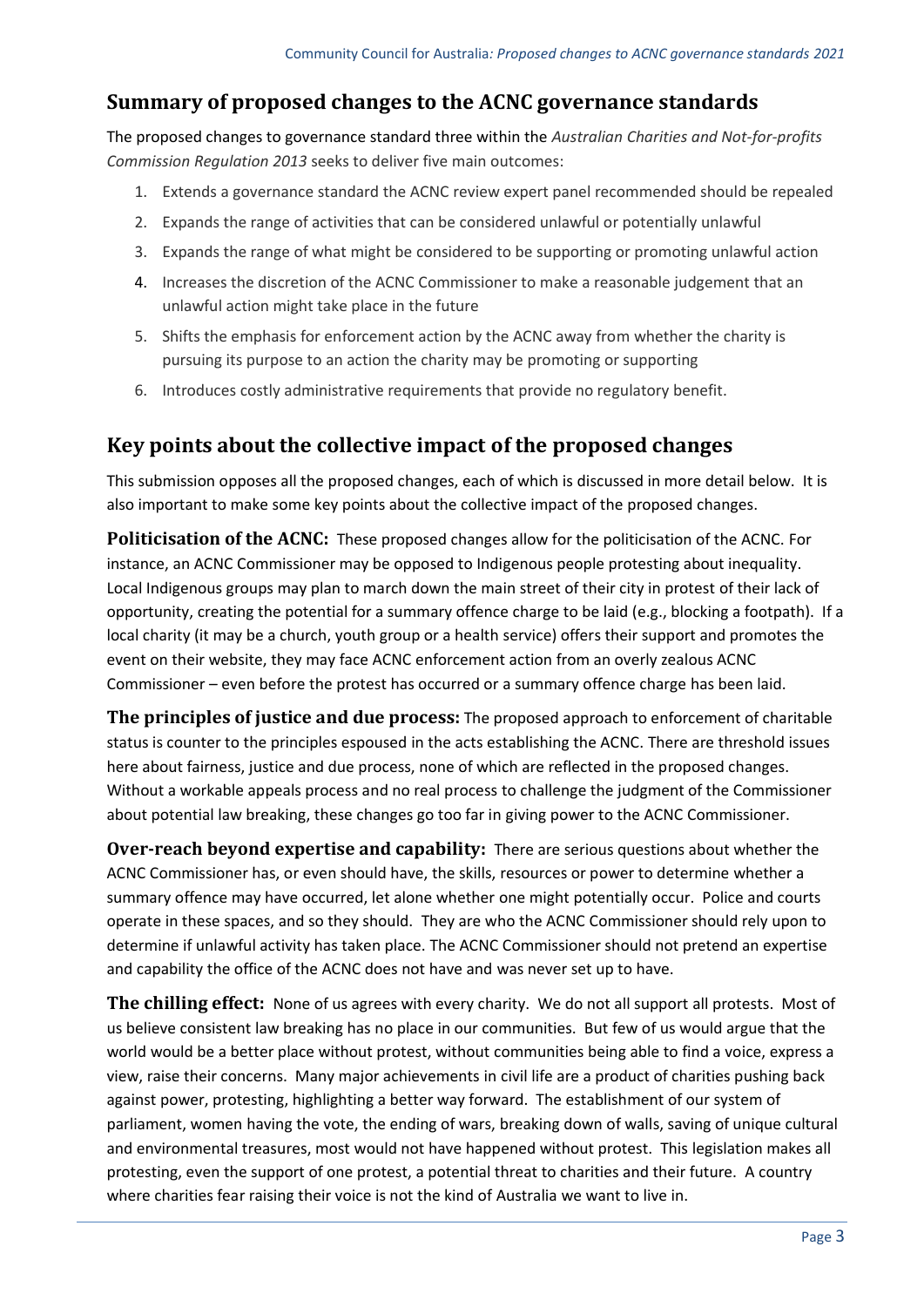## **Specific concerns with the proposed changes**

#### **1. Extends a governance standard the ACNC expert panel recommended should be repealed**

The expert panel appointed to review the ACNC Act observed that registered entities must comply with all applicable laws and recommended that Governance Standard 3 be repealed (page 50).

Where a charity breaks the law, it can be dealt with not only under the criminal law but also under Governance Standard 5 relating to the duties of responsible persons. There is no need for these changes.

#### **2. Expands the range of activities that can be considered unlawful or potentially unlawful**

The proposed increase to the range of unlawful actions (a potential summary offence relating to property or people) is too broad. Examples of an act that might be a potential summary offence charge include:

- leaving the gate to a private property open
- blocking a footpath
- trespassing on private property (e.g. at the gateway to a building site)
- not moving on when legally instructed to do so
- damaging any property (e.g. writing on a public sign or building).

#### **3. Expands the range of what might be considered to be supporting or promoting unlawful action**

Under the proposed new governance standard, charities are required to *take reasonable steps to ensure that its resources are neither used, nor continued to be used, to promote or support acts or omissions by any entity*. In practice this means a staff member who tweets support for an action that could possibly be charged as a summary offence (like blocking the footpath in a protest march) could see enforcement action taken by the ACNC against their charity employer if such action was not actively discouraged. Allowing on-line posts by staff, mentions in websites, promotion through Facebook or twitter by one or more staff to be used by the ACNC Commissioner as offering support or promotion of unlawful activity seems absurd. This is especially problematic given the ACNC Commissioner can be judging the potential for an action - not actual actions - that could potentially be charged as a summary offence.

#### **4. Increases the discretion of the ACNC Commissioner to make a reasonable judgement that an unlawful action might take place in the future**

It is counter to basic principles of criminal law that the ACNC Commissioner is empowered to form a view on the potential commission of a summary offence without proper evidence, testing of that evidence and without due process. There is no reference to defences that may excuse the offence. The Commissioner can act on their own belief without testing that belief against possible mitigating factors or excuses. Previously the Commissioner needed to consider a course of conduct, a pattern of behaviour, not one act.

This potential to focus on one single act is compounded by the lack of a meaningful appeals process. The ACNC Act grants wide discretions to the ACNC Commissioner that are not reviewable afresh on appeal (de novo review). Even within the courts, there is little if any scope to challenge the decisions of the ACNC Commissioner.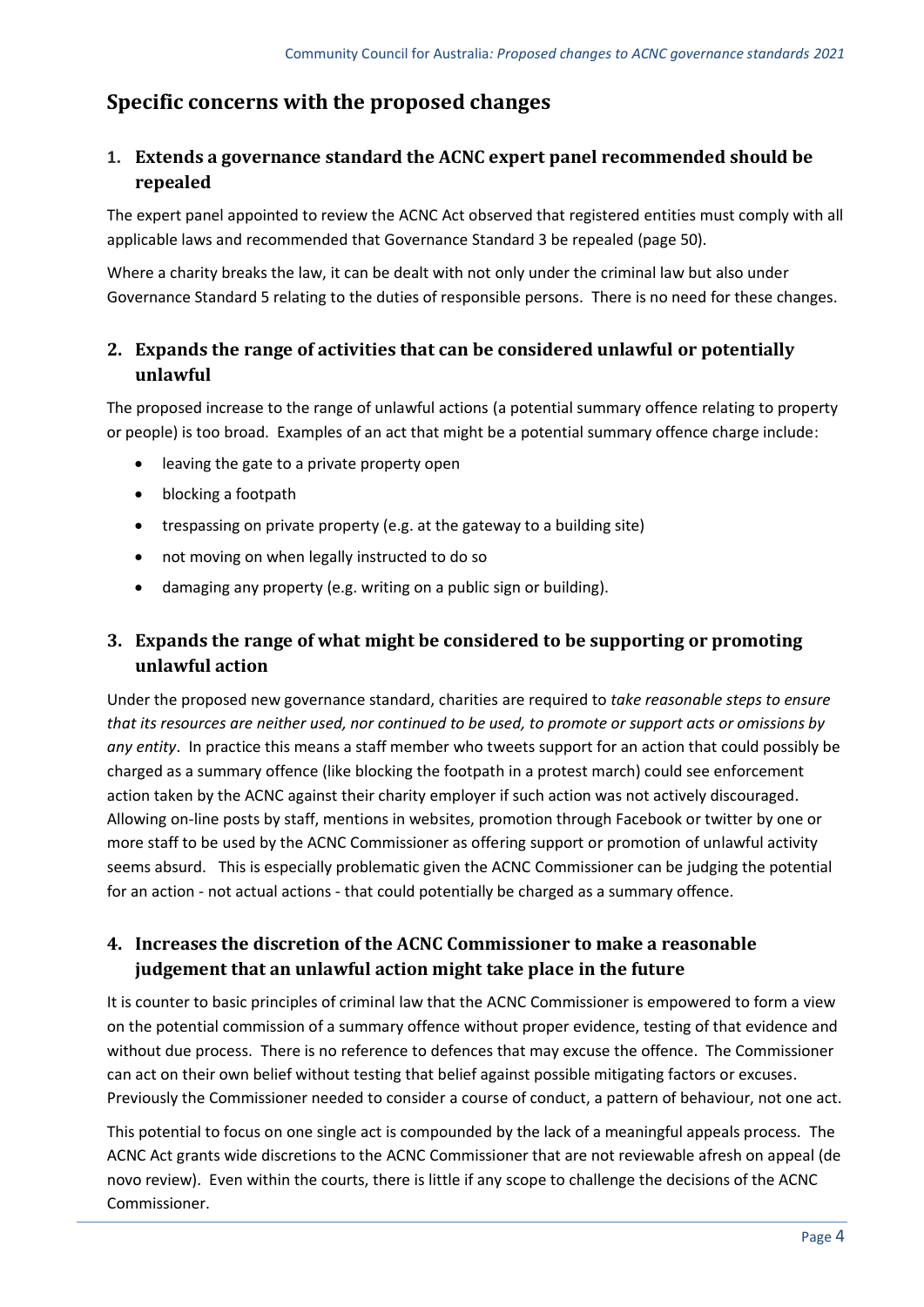### **5. Shifts the emphasis for enforcement action by the ACNC away from whether the charity is pursuing its purpose to an action the charity may be promoting or supporting**

*s.45-10 ACNC Act (Regulations establishing Governance Standards) state:*

- *(6) The regulations must not require an entity not to comment on, or advocate support for, a change to any matter established by law, policy or practice in the Commonwealth, a State, a Territory or another country, if:*
	- *(a) the comment or advocacy furthers, or is in aid of, the purpose of the entity; and*
	- *(b) the comment or advocacy is lawful.*

It is arguable that any protest or advocacy action in support of the purpose of the charity cannot be deemed to have breached a governance standard, unless it can be demonstrated to be unlawful. The key tests here are not about whether there is a potential summary offence, but whether the charity is pursuing its purpose. Provided the charity does not break the law (there needs to be evidence of law breaking) or directly advocate for people to vote for a particular candidate or political party, charities are legally entitled to pursue a charitable purpose through advocacy activities, including protests.

The test here is whether the charity is pursuing its purpose. Offering support for one action that may involve the potential for a summary offence should not be the reference point for enforcement action by the ACNC against a charity.

#### **6. Introduces costly administrative requirements that provide no regulatory benefit**

Governments are rightly focused on reducing unnecessary administrative burdens on business and the broader community. If we want a productive nation, we need to spend less time in pointless administrative and compliance work that serves no real outcome.

Charities are happy to be accountable, but being accountable for potential law breaking by external groups because staff or others connected to the charity express support or promote the cause of people who may engage in a public protest is a real risk that will have to be mitigated.

Keeping records to show that a charity has not in any way supported actions that may involve the potential for a summary offence charge is going to require new paperwork, new recording processes, new administrative costs. In some cases – say a charitable community radio station – the very purpose of the charity could be called into question because as part of their core activities they provide information about protests or other activities that could potentially involve summary offences.

The proposed changes will involve introducing various kinds of organisational policies that seek to silence commentary or the voicing of opinions from staff and others connected to the charity. These types of policies are more commonly applied in countries where free speech is not permitted.

The proposed changes introduce a new sphere of compliance which charity boards will need to manage. One of the most fundamental obligations for a charity board is to preserve the charitable status of the organisation – effectively the organisation's licence to operate. The introduction of this level of risk to charity boards will and must be taken seriously, adding to the burden of charity directors and creating a minefield of new issues to navigate, e.g. how will organisational monitoring of employees interact with privacy laws and civil liberties and what will be permissible under employment law.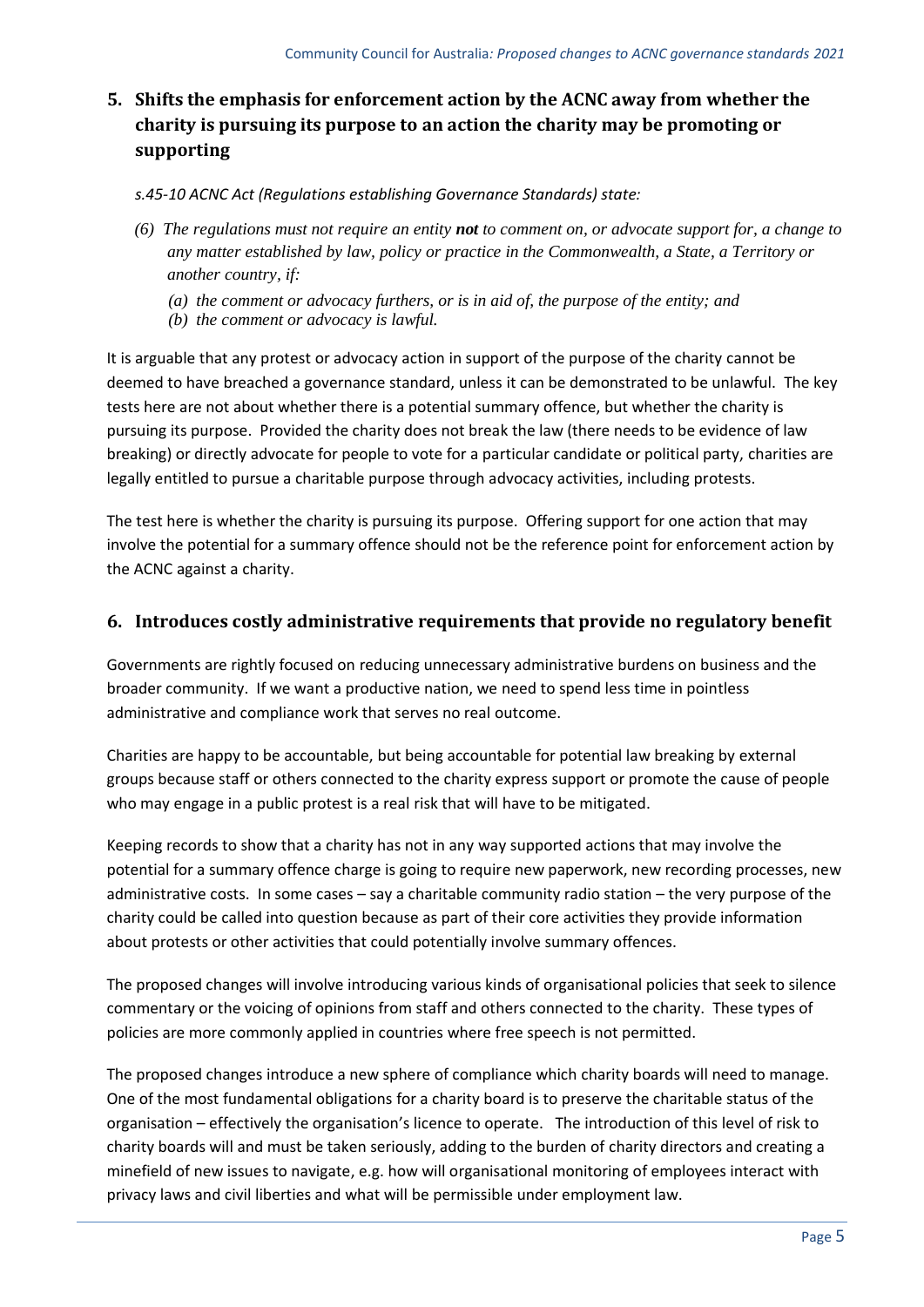## **Conclusion**

This submission from CCA sets out critical concerns with the proposed expansion of the powers that may be exercised by the ACNC Commissioner. The proposed changes are unnecessary and counterproductive.

CCA is a strong supporter of the need for an independent regulator of charities in Australia. Charities have little tolerance for rogue charities doing the wrong thing, undermining public trust, and damaging the reputation of all charities. Sustaining public confidence in charities is critical to our effectiveness as a sector. CCA has consistently encouraged charities to be accountable and to hold other charities accountable.

The proposed changes to governance standard three are poorly targeted and will not enhance the capacity of the ACNC to take enforcement action against rogue charities. They will introduce greater confusion and uncertainty. CCA believe there is ample scope within existing provisions and laws to prosecute a case against any charity involved in organising events where law breaking occurs or supporting law breaking.

CCA will happily work with the government if there are clearly identified problems with the current regulation of the charities sector, but no such problem has been raised other than by a small minority of powerful vested interests who have publicly said they would like to prevent protests against their activities. CCA would hope public policy for all charities is not being framed and informed by the concerns of this small minority who appear to be focused on the actions of less than 0.1% of the 55,000 registered charities in Australia. The other 99.9% of charities should not have to wear the consequences of these concerns.

The proposed changes are a classic case of regulatory over-reach, something CCA believed the government was seeking to reduce, not increase. They are counter to good regulation, counter to good public policy and will diminish the impact of active and engaged charities working to improve the lives of all Australians.

Emmeline Pankhurst said of the Suffragette protests: "*We are here not because we are law breakers; we are here in our efforts to become law-makers."*

Threatening increased enforcement action against charities that support public campaigns and protest action is not going to make government stronger, quite the contrary.

The proposed changes to the ACNC governance standards will diminish our democracy. They will silence some charities by creating fear about potential repercussions. They will impose new limitations on staff and others involved in charities and their capacity to express a view. They will impose significant new regulatory burdens on many charities. They will not achieve their policy purpose. They will diminish the capacity of our communities to voice their concerns.

CCA is strongly opposed to the changes.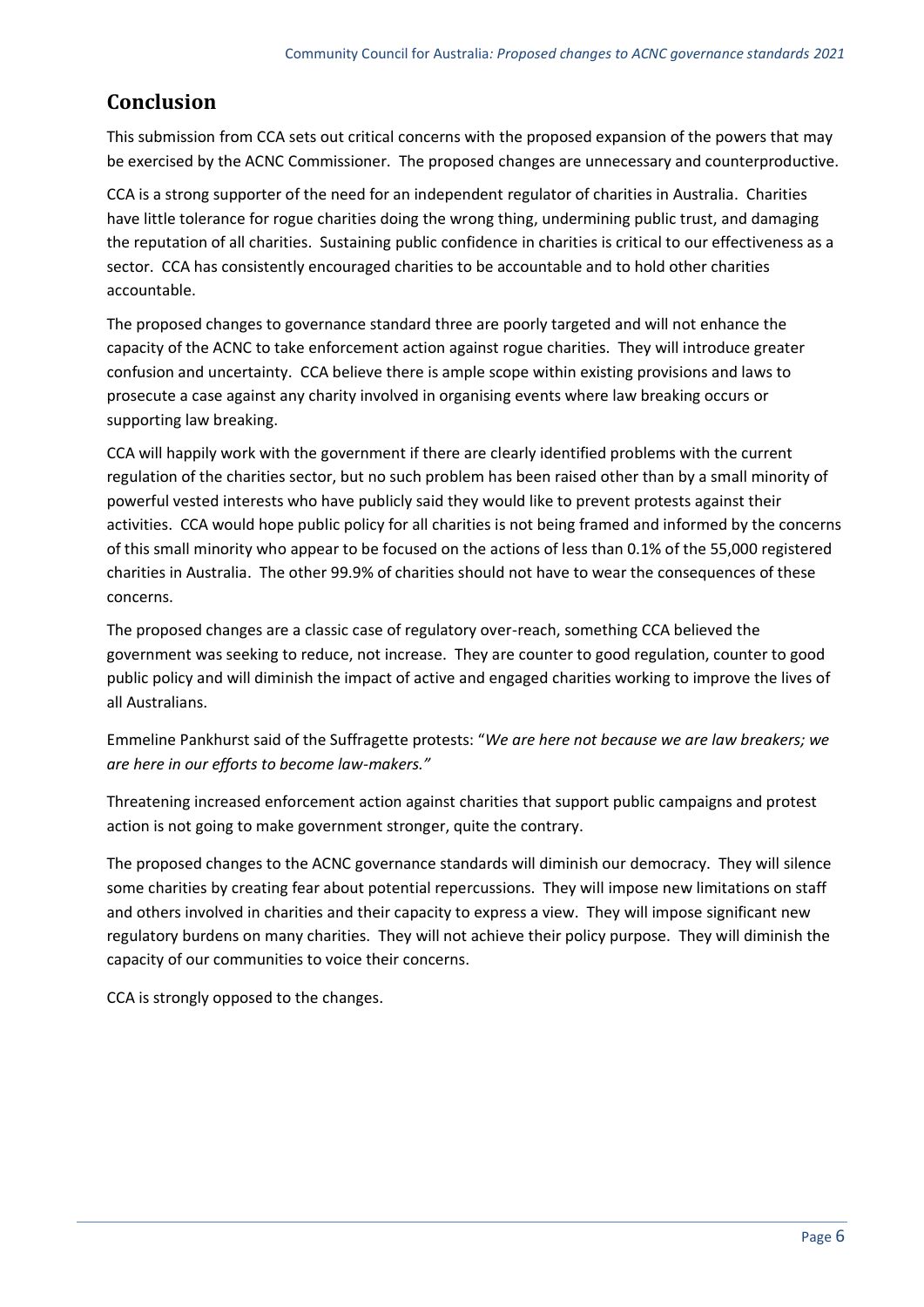# **Current Membership – Community Council for Australia** *Attachment A*

| <b>Adult Learning Australia</b>                                                          |
|------------------------------------------------------------------------------------------|
| Alcohol, Tobacco and Other Drugs Association ACT                                         |
| <b>Arab Council Australia</b>                                                            |
| <b>Australian Conservation Foundation</b>                                                |
| Australian Council for International Development, Marc Purcell, CEO (CCA Board Director) |
| <b>Australian Environmental Grantmakers Network</b>                                      |
| <b>Australian Scholarships Foundation</b>                                                |
| <b>Australians Investing in Women</b>                                                    |
| <b>Barnardos Australia</b>                                                               |
| <b>Beacon Foundation</b>                                                                 |
| Brotherhood of St Laurence, Conny Lenneberg, CEO (CCA Board Director)                    |
| <b>Camp Quality</b>                                                                      |
| <b>Carers Australia</b>                                                                  |
| Centre for Social Impact, Prof Kristy Muir, CEO (CCA Board Director)                     |
| <b>Chain Reaction Foundation</b>                                                         |
| <b>Christians Against Poverty</b>                                                        |
| <b>Churches of Christ Vic/Tas</b>                                                        |
| <b>Community Bridging Services (CBS)</b>                                                 |
| <b>Community Broadcasting Association of Australia</b>                                   |
| <b>Community Colleges Australia</b>                                                      |
| <b>Connecting Up</b>                                                                     |
| Drug Arm Australia, Jody Wright, CEO (CCA Board Director)                                |
| <b>Endeavour Foundation</b>                                                              |
| <b>Ethical Jobs</b>                                                                      |
| Everyman                                                                                 |
| <b>Exodus Foundation</b>                                                                 |
| <b>Feanix Foundation</b>                                                                 |
| <b>Fitted for Work</b>                                                                   |
| <b>Foundation for Alcohol Research and Education</b>                                     |
| <b>Foundation for Young Australians</b>                                                  |
| <b>Fragile X Association of Australia</b>                                                |
| <b>Good Samaritan Foundation</b>                                                         |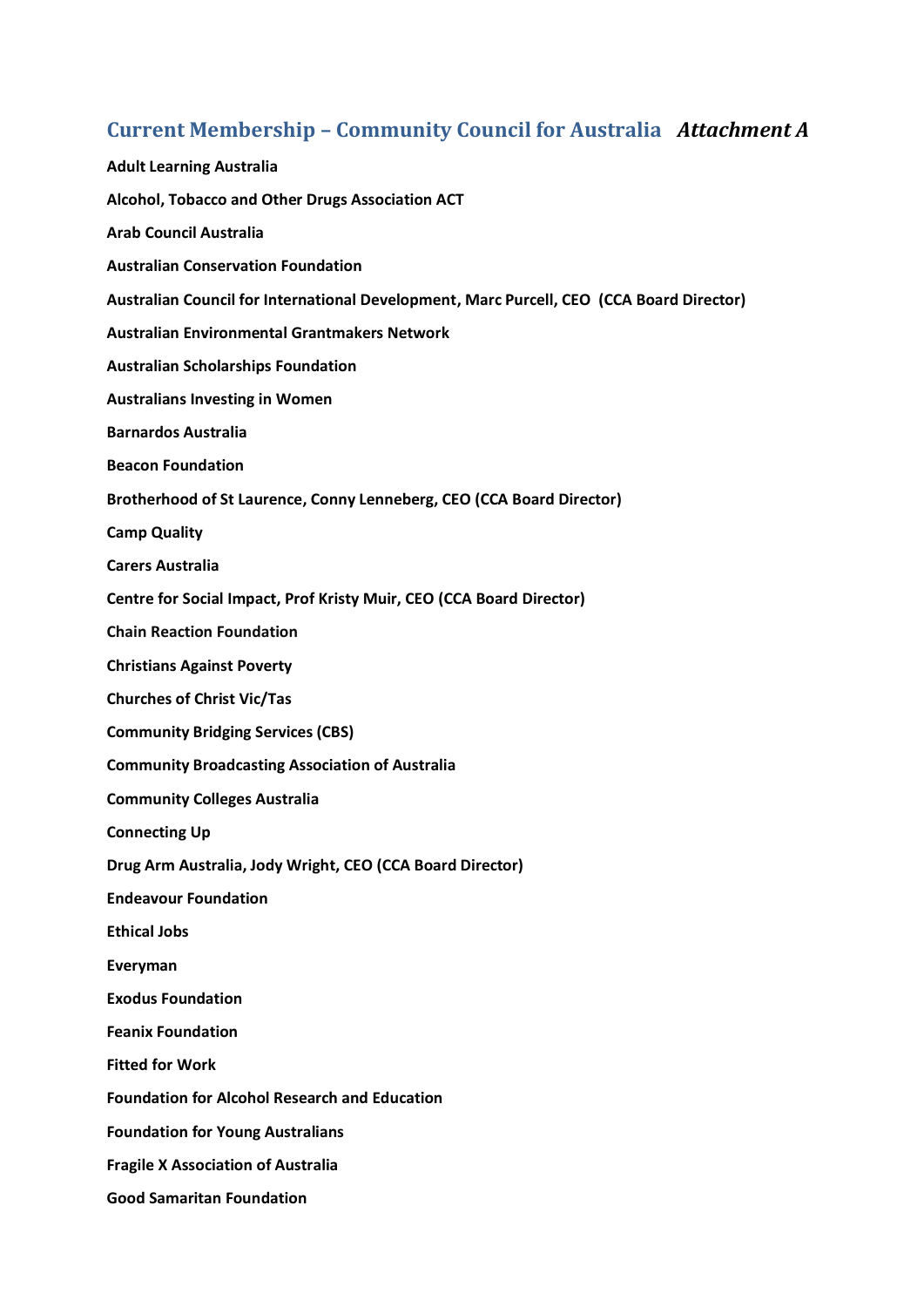**Good2Give Hammondcare Hillsong Church, George Aghajanian, CEO (CCA Board Director) InfoXchange Justice Connect Kilfinan Australia Learning Links Life Without Barriers, Claire Robbs, CEO (CCA Board Director) Lock the Gate Mater Foundation McGrath Foundation Menslink Mission Australia Missions Interlink Non Profit Alliance Our Community OzHarvest Painaustralia Philanthropy Australia Pro Bono Australia Queensland Water & Land Carers Relationships Australia NSW Ronald McDonald House Charities RSPCA Australia, Richard Mussell, CEO (CCA Board Director) Saba Rose Button Foundation SANE SARRAH Save the Children, Paul Ronalds, CEO (CCA Board Director) Settlement Services International Smith Family**

**Social Ventures Australia, Suzie Riddell, CEO (CCA Board Director)**

**St John Ambulance**

**Social Leadership Foundation**